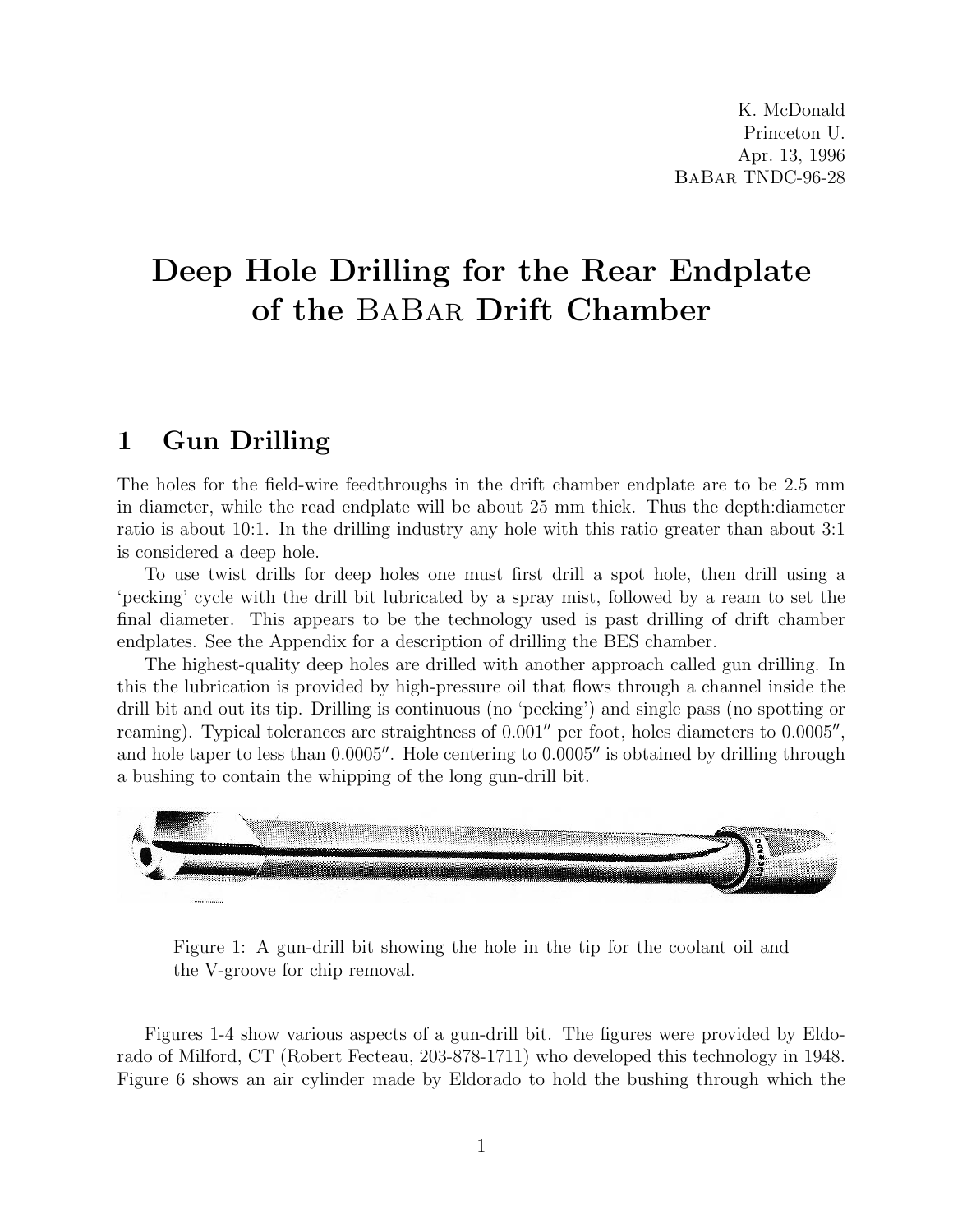

Figure 2:



Use in aluminum and brass for best hole finish. Also for intersecting holes and interrupted Use in aluminum and prass for best note finish. Also for intersecting holes and interrupted<br>cuts or where extra o.d. support and burnishing is required. Use with wood and plastic in<br>combination with .0015/.002 back taper/i due to high burnishing forces. (MICABLE)

Figure 3: End view of the carbide cutting and bearing surfaces on a gun-drill bit.



Figure 4: Side view of the tip of a gun-drill bit.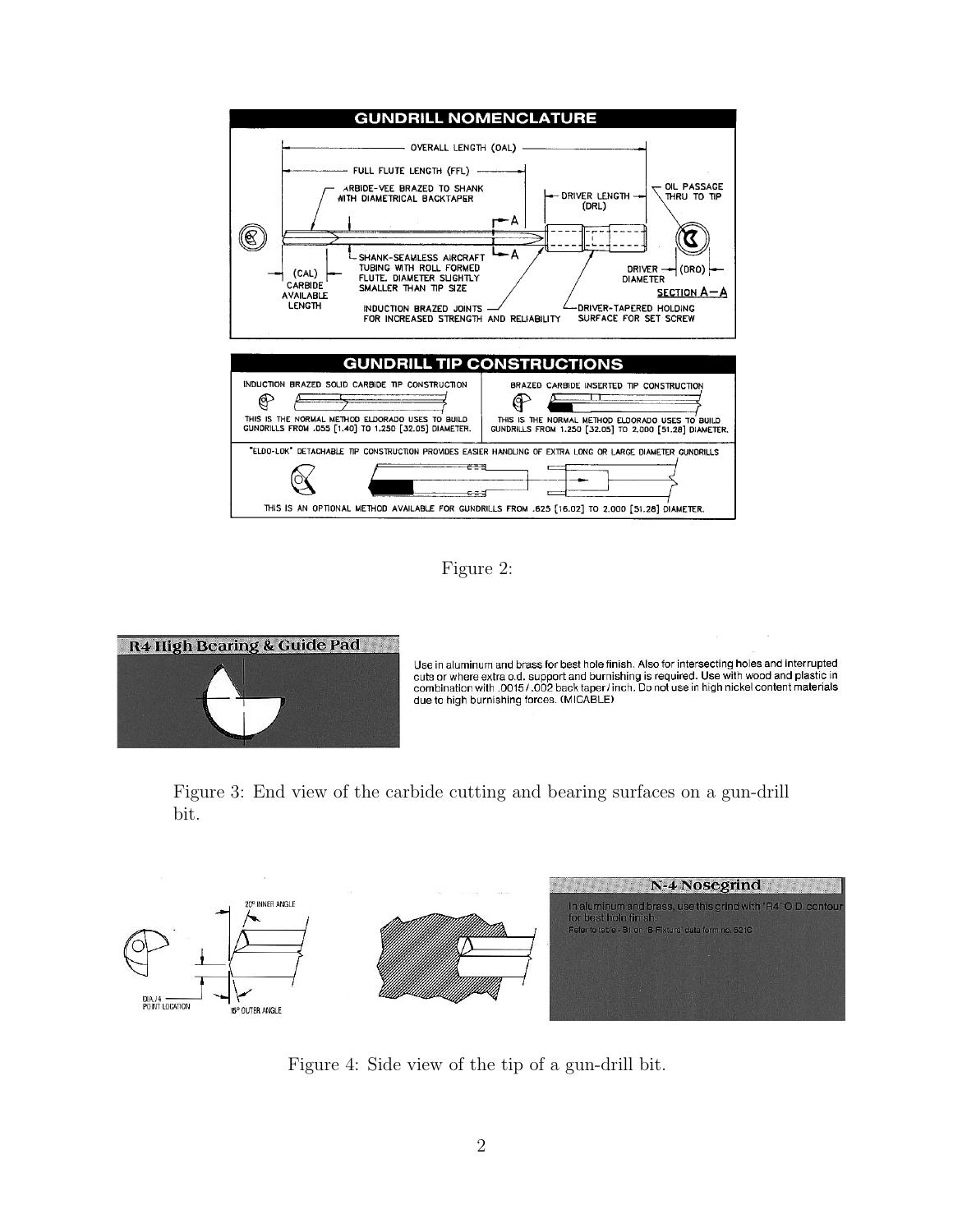

Figure 5: Sketch of an air cylinder to position the bushing against the workpiece.

drilling is done; the bushing can be moved into contact with the work piece for drilling, then pulled back a few mm while the piece is moved to the next hole position.

Gun drilling is typically performed with spindle speeds of 10,000-15,000 rpm, and feed rates in aluminum of 2-5 inches per minute. This corresponds 12-30 seconds per hole in a 1 <sup>00</sup>-thick plate. At, say, 15 seconds per hole it would require 16 8-hour shifts to drill 30,000 holes. The life of a solid-carbide gun-drill bit is 1-2 shifts. Each bit costs about \$125. The bits are resharpenable (in a fixture costing about \$2000). In principle, use of a single, resharpened tool would minimize variation in hole diameter.

The lubricating oil in a small-diameter bit needs to be at a pressure in excess of 1,000 psi to insure effective chip removal down the V-groove of the bit. The most specialized item in gun drilling is a rotary gland that induces the high-pressure oil into a shaft rotating at greater than 10,000 rpm. See Figure 6. Variations on this rotary seal are made by Eldorado, Deublin (Bryce Green, 847-689-8600) and by UNISIG (Anthony Fettig, 414-252-5151).



Figure 6: Sketch of a rotary gland that induces 1500 psi cooling into the shaft of a spindle rotating at 10,000 rpm. The shaft at the left is mounted in the spindle, and the gun-drill-bit driver mounts in the shaft to the right.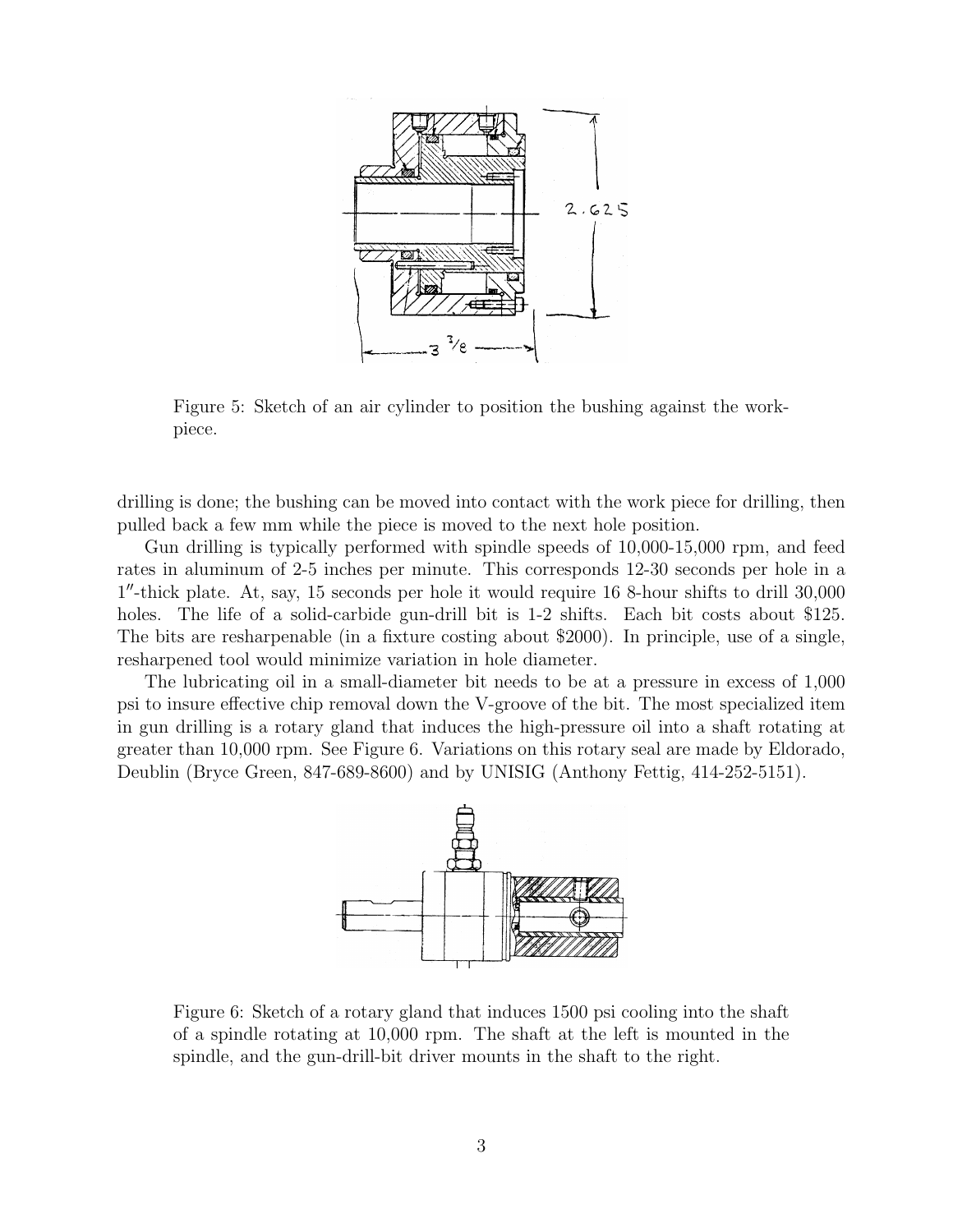Eldorado sells a gun-drilling head including spindle, chip box, bushing holder, ball-screw feed and motor control mounted on a steel bed, as shown in Fig. 7. However, it does not appear easy to mount this unit on the Lucas horizontal boring mill with which we propose to do the drilling. We have asked UNISIG to quote on a gun-drilling spindle that could be mounted on the quill of the Lucas machine. It also appears feasible to construct the gun-drilling head ourselves using a compact high-speed spindle such as that shown in Fig. 8 from Setco/Whitnon (Larry Hermanowski, 203-667-2607), along with the rotary gland and bushing holder from Eldorado.



Figure 7: Sketch of the gun-drill machining head sold by Eldorado.



Figure 8: Sketch of a compact 30,000-rpm, 2.5-kW spindle manufactured by Setco/Whitnon.

Eldorado sells recirculating high-pressure coolant-oil systems such as that shown in Fig. 9. These systems use 5- and 10- $\mu$ m filters to clean the White and Bagley  $\#2190$  oil. The oil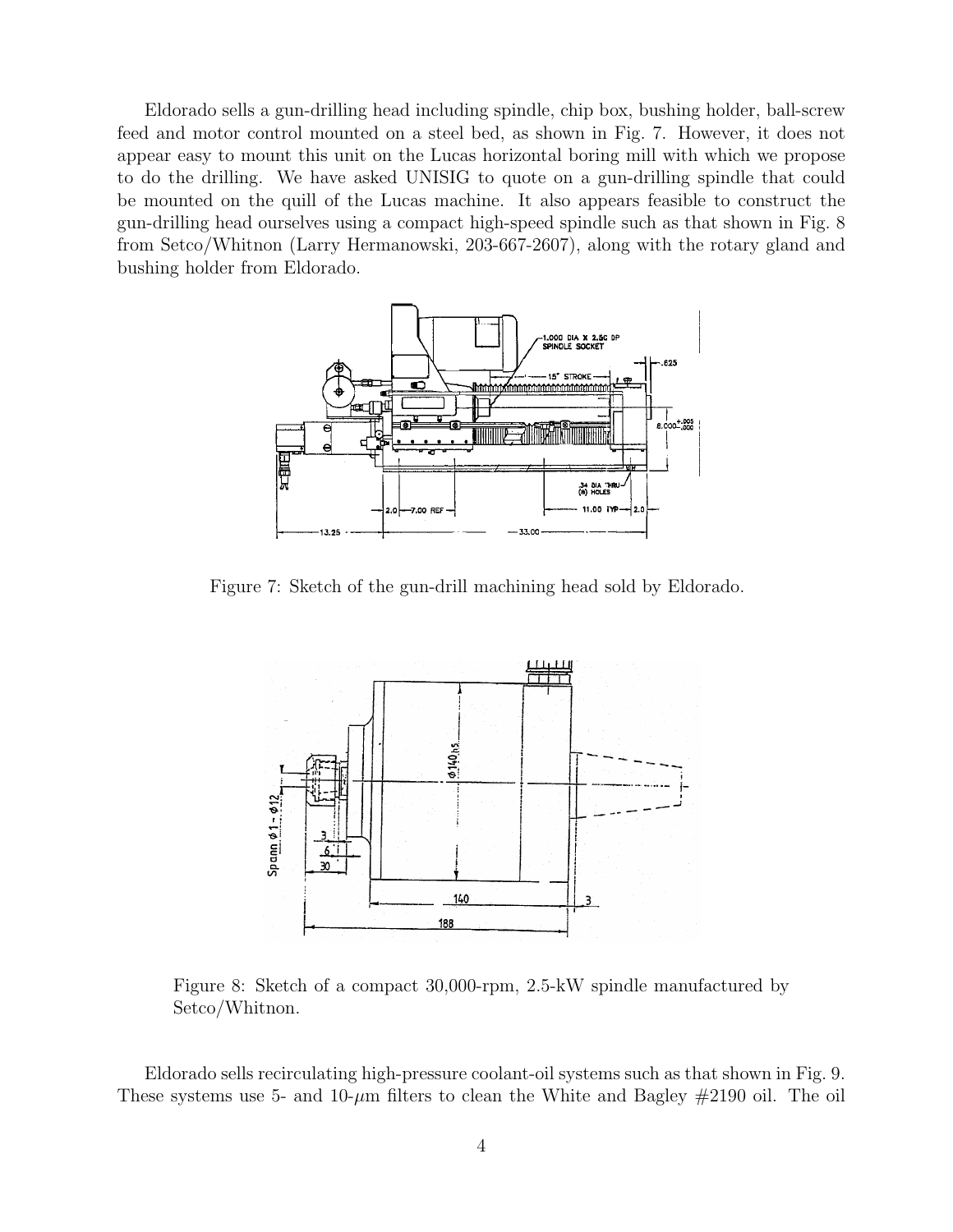pressure in the bit is monitored and interlocked to the drill controller to halt drilling in case of a broken bit or one with blocked coolant passages.



Figure 9: View of the high-pressure coolant-oil system manufactured by Eldorado.

A preliminary cost estimate for the gun-drilling head and coolant system is about \$25,000.

## 2 Appendix: Drilling the BES Chamber Endplate

The following is from Scott Whittaker of Boston U.; scott@bu.edu, phone 617-353-2690.

Regarding drilling lots of holes in aluminum: we did the end plates for the BES rebuild, and it was quite a project. The plates were  $1.5$ <sup>"</sup> thick,  $90$ <sup>"</sup> diameter, and had about  $25k$ 4-mm-diameter holes plus a bunch of larger holes for alignment, mounting, pre-stress rods, etc., and 3-4k of blind tapped 3-mm holes on the backside for mounting electronics. Precision goal for the 4-mm holes was 50 microns on the center and  $-0/+10$  microns on the diameter. We did lots of preliminary studies, and learned a lot from them. Here is some of the saga:

The work was done on our Giddings and Lewis 4" horizontal boring mill. The plates were drilled flat, *i.e.*, they were not distorted into the final position they would assume when all the wires are under tension. The plate was mounted vertically on a CNC rotary table, which we used to index the plate by  $90°$  to four quadrants, since the table travel  $(84"$  horizontal) and head travel  $(60^{\prime\prime}$  vertical) were insufficient to do the job in one go. Sufficiently rigid fixturing took a bit of work. All the holes in one 90◦ sector were done by moving the mill table and head, rather than by indexing the rotary table, because we thought the reproducibility would be better that way. The programmable rotary table was handy, however, for doing the auxiliary holes.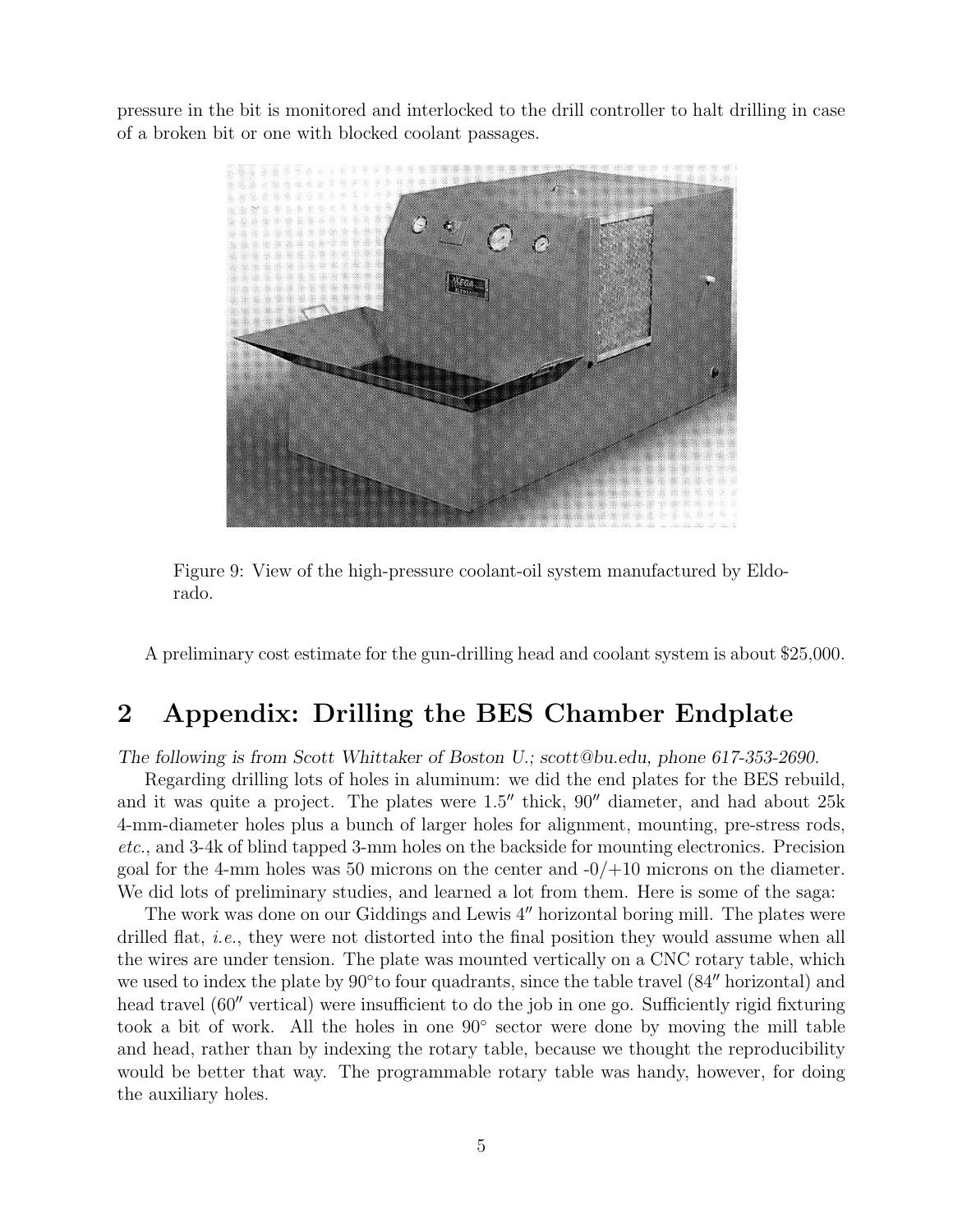It was necessary to control the temperature of the workpiece and the mill to a few degrees C to avoid thermal effects. We intervened with the building managers to override various overnight, weekend, and holiday building air conditioning programs designed to "save money". Warmup of the mill for 45 minutes or so was essential: spindle growth (of a significant fraction of a mm as I recall) otherwise messed up our countersink/deburring operation. We instrumented the plate and the mill with temperature sensors hooked up to a PC nearby, which sounded an alarm if the temp got out of tolerance.

We did a number of tests to develop speeds and feeds and the lifetime of one bit. The test pieces were measured on a coordinate measuring machine to verify hole center position, and we used dowels and an intramike to check diameters. For each hole we did a spot to set the position, then drilled, then reamed, then used a countersink to chamfer the edge and deburr. The plate was bolted to a backup plate that was almost as large as the workpiece, which helped with the rigidity of the plate and also reduced the burring on the exit side. We did final deburring on the back side by hand as part of the cleanup. We used high-helix drills, not carbide I think finally, and of course drilled from the inside surface where the hole location precision was required.

We used a 6X speed increaser, made by a Swiss company called IBAG, for the drilling. This was essential to get production time down into a finite number of months. The drilling step took the most time; we got this down to 17 seconds per hole. Movement to the next hole took a second or so, once we revised the program to go in an order that minimized the distance between successive holes. The program specified a drilling cycle that pecked and withdrew the bit to clear chips. This relates directly to hole precision and also to bit life. We checked holes in production with go/nogo gauges; I think we got several hundred holes per bit.

I believe we ran our spindle at 1048 rpm, and hence about 6,300 rpm with the speeder head. Faster would be better, but this big mill wasn't meant to go superfast. You would really need a speeder head to do the job. What you really care about is the feed rate – how fast the hole deepens. The time is not linear with the speed, since the pecking cycle of withdrawing the bit to clear chips doesn't change speed. You really have to do tests with the bits, material to be drilled, lubricant, and the mill – varying the speeds and feeds to optimize the production rate while maintaining acceptable tolerance.

The mill used a water-based lubricant/coolant that also cooled the speed increaser. It was essential to improve the chip filtering on the coolant to avoid fine chips getting into the speed increase and clogging the channels, causing it to overheat. It was also important to clean the lubricant off the aluminum after not too many weeks to avoid corrosion of the aluminum. We did a steam cleaning, followed by alcohol wipes and a deionized water rinse – quite a job.

The second plate took about two months, working two shifts a day. You can check out some pics on http://cbsgi2.bu.edu/cb/bes.html. Physicist input was pretty important, or so I'd like to believe  $-I$  was quite closely involved in the project, worrying over the tolerances and how we knew if we were meeting them. I also wrote a computer program that read the CNC program our shop personnel had prepared and checked it for correct hole positions. This had two interesting outcomes: first, we disagreed on a large number of holes and recognized an internal inconsistency in the design drawings that had to be resolved; second, after that was resolved I found the programmer had omitted a 300 micron offset in one of the rows of